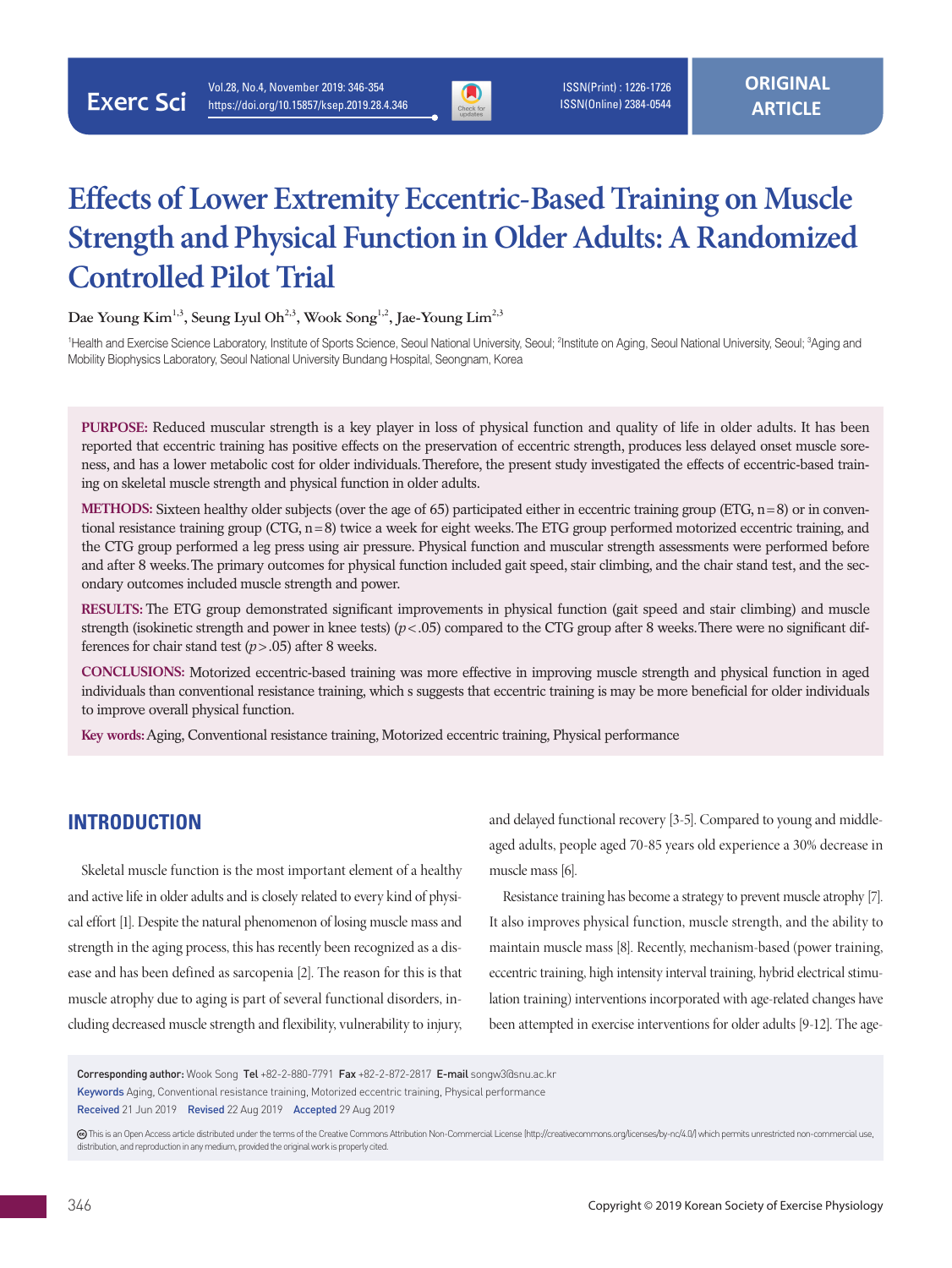related decrease in muscular strength depends on several types of muscle contractions [13]. Although the decrease in muscular strength appears in all types of muscle contractions with advanced age, the decrease in eccentric contractions is much less (10-20%) compared with concentric contractions [14]. While this preservation of eccentric strength is a well-known phenomenon, the underlying mechanism has yet to be determined [14]. Therefore, considering the relatively preserved eccentric muscular strength, eccentric contractions can be a more efficient way for muscle strengthening in older adults [14]. For a given level of muscle contraction, eccentric contractions require only a small amount of energy consumption (less than that of isometric and shortening contractions) [15,16]. Eccentric contractions present a relatively low heart-lung burden [17]. In addition, eccentric activation is a core element for most functional movements commonly used in daily life [17]. Therefore, eccentric contractions could prove advantageous in groups such as older adults, heart-lung disease patients, and patients with chronic degenerative diseases [17]. Despite the advantages of eccentric training, these phenomena resulted in delayed onset muscle soreness (DOMS), but based on the elderly people so far, DOMS occurred less often than in young people [18]. This is because of physiological changes – older adults have a higher muscle stiffness with lower elasticity and lower proportion of type II muscle fibers which are more vulnerable to eccentric damage compared to young adults [5].

Despite the many advantages of eccentric training, conflicting research results are still being reported. In previous research, a study by Raj et al. [19] reported that eccentric contraction training had an effect on the stair climb test, timed up and go test, 6-m fast walk test, and isokinetic knee extensor strength, while the study conducted by Dias et al. [20] presented negative results due to conflicting ineffectiveness in the knee extension test, 6-m walk test, and stair climb test in older adults. Such prior work presents training of eccentric-biased contractions which did not induce pure eccentric movements [20]. This study did an eccentric training movement where concentric and eccentric motions were performed for 1.5 seconds and 4.5 seconds, respectively. For conventional resistance training, each motion was conducted for 1.5 seconds [20]. This is not seen as presenting the effect of pure eccentric contraction movement. Therefore, we will conduct a more precise eccentric-biased study by applying motorized eccentric movement to older adults.

The aim of this study was to investigate the effect of 8 weeks of pure motorization eccentric-based training on muscular strength and physical function in older adults, as compared to conventional resistance training. We hypothesized that 8 weeks of motorization eccentric training

would improve physical function and muscular strength more than conventional resistance training.

### **METHODS**

### 1. Participants

Participants admitted to elective clinical procedures at the S university hospital and community-dwelling older adults from S city were screened by a blinded researcher at the baseline. Participants were considered to be included if they were older than 65 years of age and experienced no difficulties with independent walking or daily activities. The exclusion criteria included hypertension (≥150/90 mmHg), a score of less than 23 on the Mini-Mental State Examination (MMSE), diabetes, lower limb paralysis, a history of trauma, and cognitive impairment.

Of the participants, 10 men and 10 women (over the age of 65) agreed to participate in this study. Four (2 men and 2 women) were ineligible from participating when the study commenced due to the exclusion criteria. Thus, Eligible participants were randomly assigned in a 1:1 ratio to either the eccentric training group ( $n = 8$ , 4 men and 4women) or conventional resistance training group  $(n=8, 4 \text{ men and } 4 \text{ women})$ . The eight ETG group and CTG group participants received a complete training intervention from start to finish. This study was conducted from September 2015 to July 2017.

This study is a RCT study and the randomization sequence was prepared by blindly placing a pen on a random number table [21], with odd numbers allocated to the eccentric training group and even numbers allocated to the conventional resistance training group. The following data collection was conducted at two points: at the beginning to determine the baseline, and at the end of the 8th week (Fig. 1). The instructor explained to participants that they were not to allow in excessive physical activity the day before measurement. All tests were conducted at the same time (4:30 p.m.), and no food was taken one hour before the measurement.

### 2. Study procedures

The eccentric training group (ETG) and the conventional resistance training group (CTG) underwent training regimens consisting of either eccentric-based or seated leg press (Fig. 1). Before performing eccentric exercises, a pre-test was used to measure grip strength, muscular strength, and physical function. Interventions and follow-up evaluations were then completed (Fig. 1). Also, body weight and height were measured. For the body circumference, the waist, hip, and thigh measurements were taken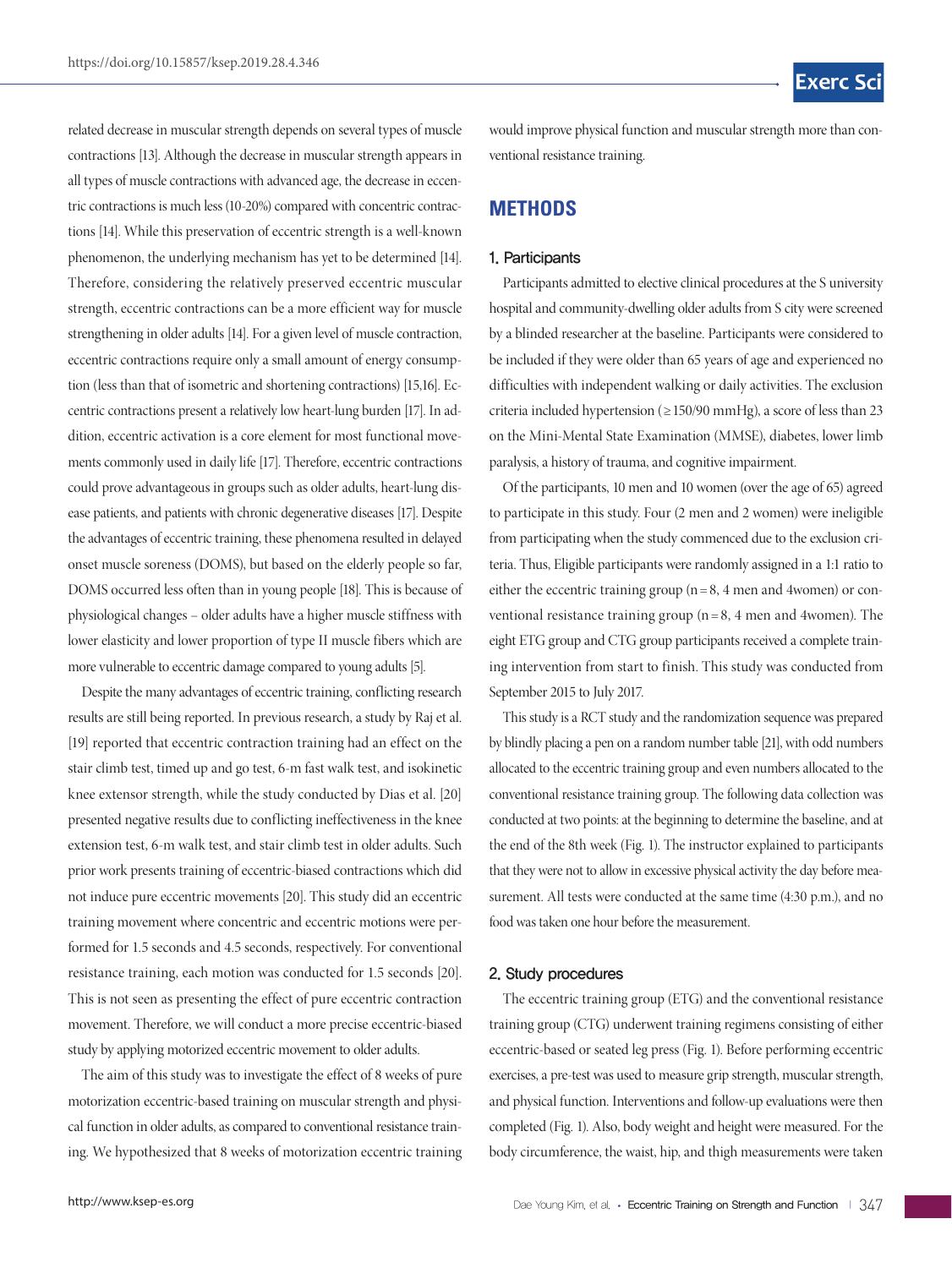# **Exerc Sc**



**Fig. 1.** CONSORT flow diagram of participants and allocation.

with a tapeline. Subjects were given the IPAQ. The IPAQ was used to compare the subject's physical activity before and after the intervention to evaluate the validity of all participants. To assess physical activity, we used the IPAQ short form protocol. The equation used to determine this value was: Total MET-min/week=Walk (METs×min×days)+Moderate (METs  $\times$ min $\times$ days)+Vigorous (METs $\times$ min $\times$ days) [22]. These tests were selected because of typical components of the physical functions [20].

### 3. Eccentric training protocol

Prior to beginning the eccentric training program, an eccentric pre-test was examined in the motorized eccentric device by each participant. First, each participant sat on the motorized eccentric device and the seat and stride foot position were adjusted for elderly users. After entering the participant's personal information and pre-eccentric strength results, the participant began the main exercise using the motorized eccentric device. Eccentron**®** (BTE Tech., Hanover, MD, USA) (Fig. 2), which generates a pure eccentric motion. This program included 5-10 minutes of warm-up and 5 minutes of cool down (Table 1). The first week, participants adapted to the device by doing one 20-minute session twice a week at a speed of 18 rpm. For the subsequent 7 weeks, the protocol consisted of a 30-minute session twice a week for 8 weeks at a speed of 23 rpm. The training included two 2-minute



**Fig. 2.** Eccentric training device: negative resistance trainer.

rest periods. Training intensity was customized to each subject using 50% of their maximal eccentric peak torque; 50% of eccentric peak torque is set by the device program using a pre-training test mode. For the advanced exercise mode, we measured the participants' strength prior to the exercise session and at the end of the second, fourth, and sixth weeks. The eccentric portion of the study focused on the quadriceps and gluteus maximus muscles. These exercises also focus on using an eccentric motion. As shown in Table 1, subjects performed conventional resistance training wherein different phases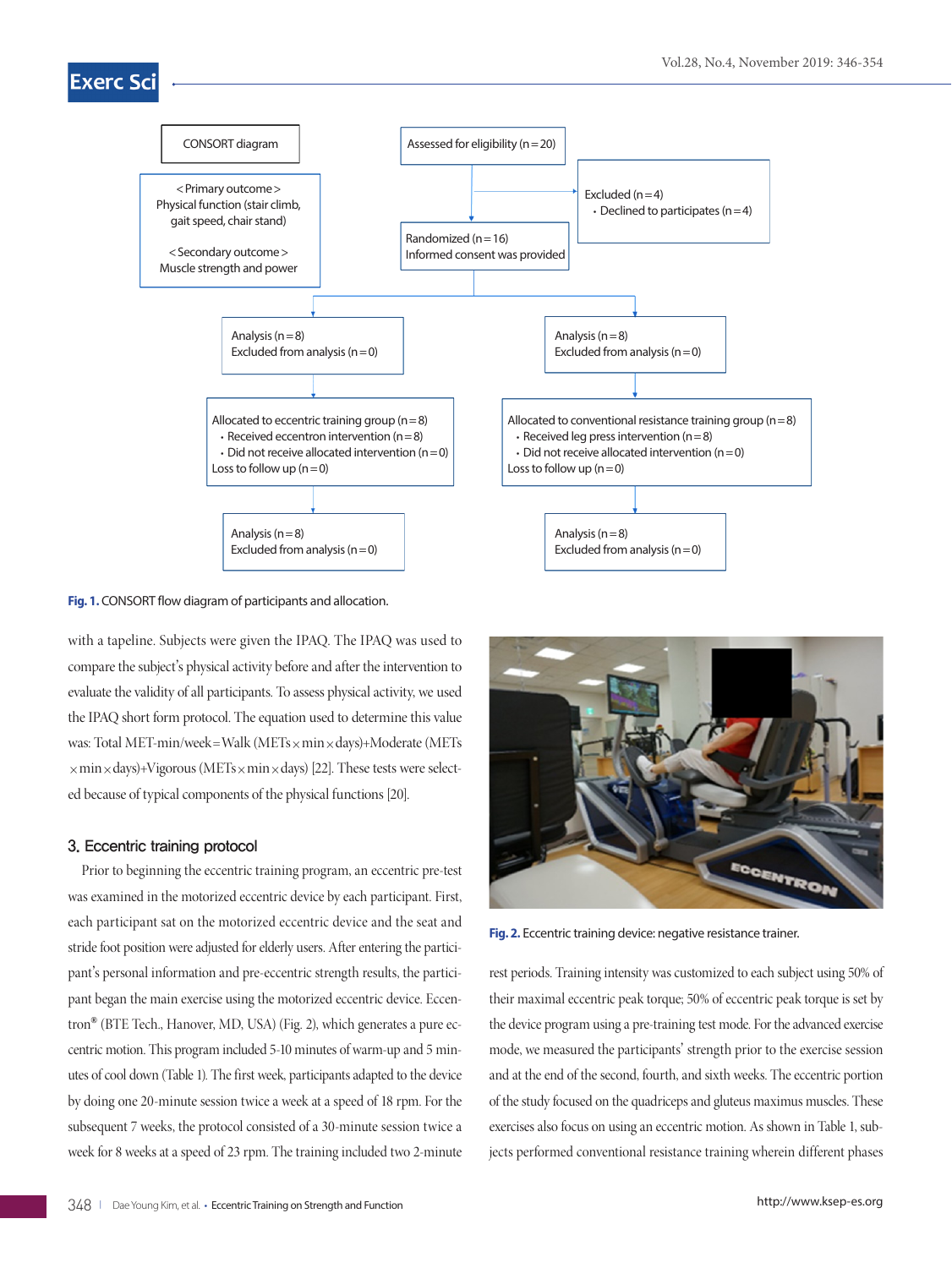#### **Table 1.** Training Protocol



| Classification   | ETG                                                   | <b>CTG</b>                                                       |  |  |
|------------------|-------------------------------------------------------|------------------------------------------------------------------|--|--|
| Warm-up (time)   | Stretching (5-10 min)                                 | Stretching (5-10 min)                                            |  |  |
| Main exercise    | Eccentric training                                    | Leg press                                                        |  |  |
|                  | Session duration (30 min)                             | Session duration (30 min)                                        |  |  |
|                  | 50% of estimated 1 RM tested via the eccentric device | 50% of estimated 1 RM tested via the EN-Dynamic Seated Leg Press |  |  |
|                  | Speed 23 reps/min (normal)                            | Phases: 1.5 sec press and pull                                   |  |  |
|                  | 1st week: 20 min (18 reps/min)                        | 1st week: 20 min                                                 |  |  |
|                  | Weeks 2-8: 30 min                                     | Weeks 2-8: 30 min                                                |  |  |
|                  | 2 times/week                                          | 2 times/week                                                     |  |  |
| Cool-down (time) | Stretching (5 min)                                    | Stretching (5 min)                                               |  |  |

ETG, eccentric training group; CTG, conventional resistance training group.

(i.e., 1.5 seconds concentric phase and 4.5 seconds eccentric phase) of concentric and eccentric motion were included. This program consisted of three sets, with 10 repetitions for each set, three times per week [23,24].

### 4. Conventional resistance training protocol

The first week of the conventional resistance exercise program also consisted of two 20-minute training. The subsequent 7 weeks consisted of two 30-minute training per week. In this program, participants performed a general leg press that focused on the quadriceps. This training program also included 5-10 minutes of warm-up and 5 minutes of cool down. The intensity of the conventional resistance training was customized to each participant using 50% of the estimated one-rep max (1RM) with an EN-Dynamic Seated Leg Press (Enraf-Nonius) (Fig. 3). All participants were encouraged to perform as many leg press repetitions as possible until they could no longer press or failed to complete another full range of motion. Participants performed knee resistance training in a sitting position with the foot placed on the center of the pedal of the EN-Dynamic machine. Participants were asked to fully extend and flex their knee joint from 90° of knee flexion. Each action was rhythmically monitored by the researcher; the first second was spent extending the knee and the next second was spent flexing the knee. During the first week, the participant performed two sets at 50% of the estimated 1RM. For the advanced exercise mode, every 2 weeks, 1RM was retested, as was also done with the ETG. Rest intervals were the same as during eccentric training. Conventional resistance training also included homebased training focusing on concentric motion. As shown in Table 1, subjects performed conventional resistance training wherein equal phases (i.e., 1.5 seconds concentric phase and 1.5 seconds eccentric phase) of concentric and eccentric motion were included. This consisted of three sets, with 10 repetitions for each set, three times per week.



**Fig. 3.** EN-Dynamic Seated Leg Press.

#### 5. Main outcome measurement

The physical function test included stair climbing, gait speed, and chair standing tests. For the stair climbing test, subjects were measured on eight 17-cm stairs twice, requiring a step by step pattern, where the timer was activated when the first contact was made at the first step and ended when the contact occurred at the last step before and after the 8 weeks of exercise training. In the chair standing test, subjects had to get up from a chair measuring 41 cm in height with a flat seat. Subjects were asked to stand up and sit down 5 times as quickly as possible with their arms folded across the chest; they stood up until full extension was observed at the trunk and lower limb joints, and returned to a seated position with their back fully supported at the back of the chair. To determine gait speed, an examiner used a stopwatch to time how long it took subjects to walk along a marked tape. The Kinect (Korea Institute of Machinery and Materials) device was used to measure gait speed.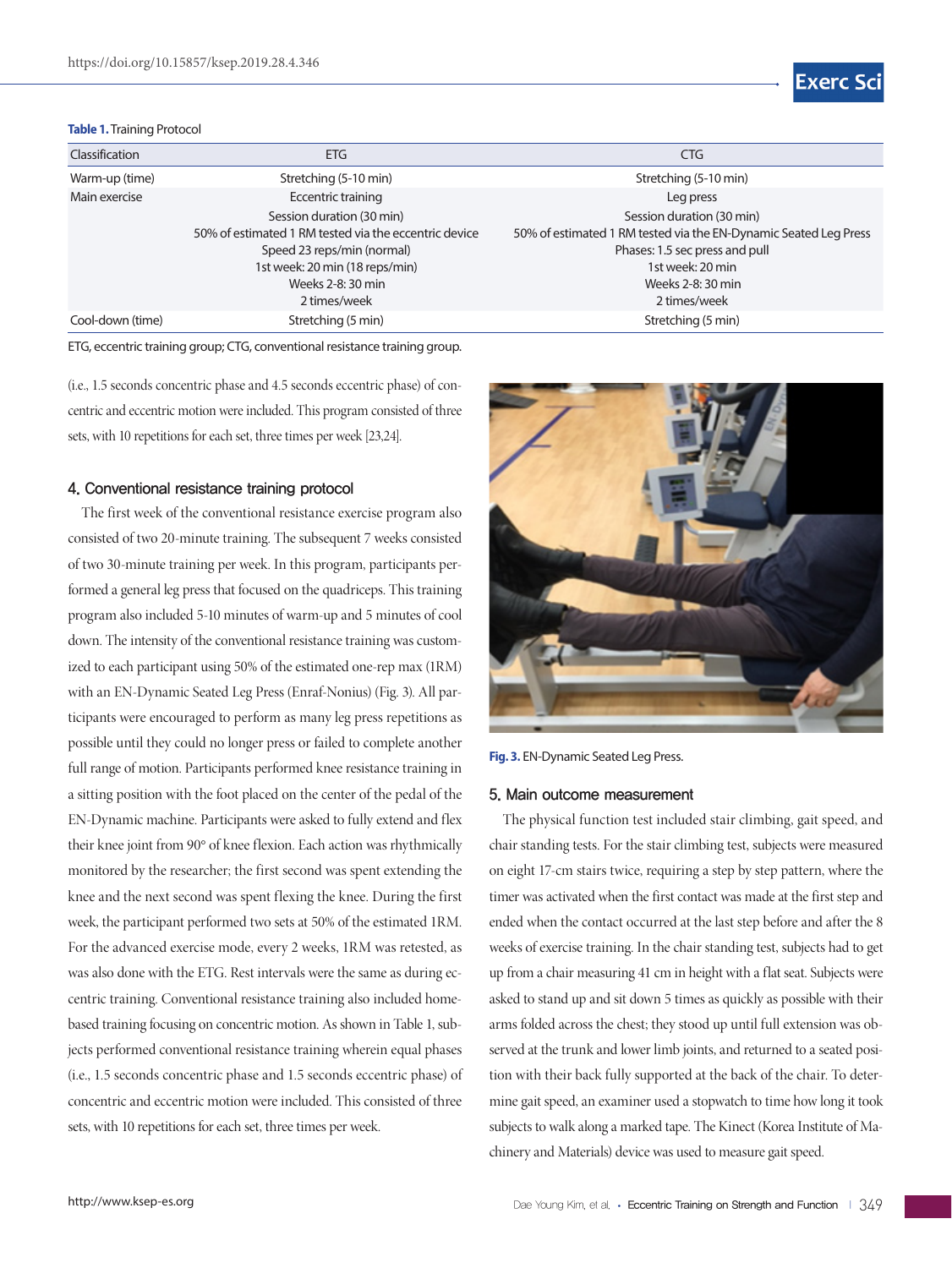#### 6. Secondary outcome measurement

Isometric peak torque was measured using a Baltimore Therapeutic Equipment (BTE) Primus RS (BTE Tech., Hanover, MD, USA). The subject was asked to sit on the treatment chair and a standard stabilization strap was placed on the upper ankle. The knee was kept at 90° flexion, and the foot was positioned in dorsi flexion. The subject's hands were placed on the edge of the side of the chair and the trunk, hips, and midthigh were stabilized in the chair by the straps. Three repeated isometric strength trials were performed at each load, then the average was plotted.

The isokinetic test used the same device as the isometric test, and the subject performed a 60°/sec knee flexion and extension five times. Each isokinetic contraction was performed through a full range of motion. Before each subject began the isokinetic test, the subject warmed up using a 50-60% knee extension/flexion once.

To measure power, the test used the same machine as the isometric and isokinetic tests. The ankle was placed in a neutral position, and the subjects performed a range of motion for 10 seconds, once. After the warm up, knee extension and flexion were performed as quickly as possible during a period of 10 seconds. During the testing session, subjects were given verbal encouragement to help ensure maximal effort.

#### 7. Statistical analyses

The sample size of this study consisted of eight people in each group, as determined by the G power 3.10 program. A previous study [25] showed a

|  |  | Table 2. Baseline evaluation of body composition and body circumference |  |  |
|--|--|-------------------------------------------------------------------------|--|--|
|  |  |                                                                         |  |  |

| Measures                   | <b>Fccentric train-</b><br>ing group $(n=8)$<br>Mean (SD) | Conventional re-<br>sistance training<br>$group(n=8)$<br>Mean (SD) | <i>p</i> -value |
|----------------------------|-----------------------------------------------------------|--------------------------------------------------------------------|-----------------|
| Body composition           |                                                           |                                                                    |                 |
| Age (yr)                   | 72 (2.62)                                                 | 75 (1.41)                                                          |                 |
| Height (cm)                | 162.74 (2.24)                                             | 157.25 (8.04)                                                      | .164            |
| Body weight (kg)           | 68.33 (9.60)                                              | 60.11 (7.26)                                                       | .092            |
| Skeletal muscle mass (kg)  | 25.71 (1.30)                                              | 22.23 (1.04)                                                       | .063            |
| Muscle mass/BW (%)         | 0.37(0.01)                                                | 0.36(0.01)                                                         | .598            |
| $BMl$ (kg/m <sup>2</sup> ) | 26.07 (1.37)                                              | 24.10 (1.54)                                                       | .434            |
| Fat (%)                    | 31.40 (2.93)                                              | 31.91 (3.36)                                                       | .921            |
| <b>WHR (%)</b>             | 0.89(0.02)                                                | 0.90(0.03)                                                         | .665            |
| Body circumference         |                                                           |                                                                    |                 |
| Rt thigh (cm)              | 48.18 (4.03)                                              | 47.25 (2.01)                                                       | .229            |
| Lt thigh (cm)              | 48.12 (4.01)                                              | 47.06 (2.11)                                                       | .132            |
| Waist (cm)                 | 93.62 (9.05)                                              | 88.43 (6.31)                                                       | .121            |
| $Hip$ (cm)                 | 99.56 (7.18)                                              | 94.00 (3.16)                                                       | .068            |

BMI, body mass index; WHR, waist to hip ratio; Rt, right; Lt, left.

significant difference in maximal voluntary contraction in two groups of healthy older adult subjects (n =16, *p* =.017). Results are expressed as the mean±standard deviation (SD). We determined the effect sizes (Cohen's *d*) for measures where *d* is defined as the difference between the adjusted means of two interventions divided by the pooled SD of those means. Sample size was measured using the F-test and ANOVA between factors, and a significant difference was based on 0.05. As a result, the critical F value was 3.49, the total sample size needed was at least 16 subjects, and the actual power was 0.8056. In this study, we recruited 20 subjects to allow for a 20% drop-out rate; therefore, the total sample size was 16 subjects.

The analysis for normality will be confirmed using the Kolmogorov-Smirnov test, given that it is appropriate when used with a small sample size [26]. A two-way repeated measures ANOVA, followed by a LSD post hoc test, as used to assess any differences between groups after the intervention. The level of significance was set at *p*<.05. Statistical analysis was performed using SPSS software version 21.0 (SPSS Inc., Chicago, IL, USA).

**Table 3.** Changes in exercise on outcome variables from baseline to 8 weeks follow-up

| Outcome variable    | Baseline mean<br>(SD) | 8th week mean<br>(SD) | <i>p</i> -value |
|---------------------|-----------------------|-----------------------|-----------------|
| Stair climb (sec)   |                       |                       |                 |
| <b>ETG</b>          | 4.65(0.29)            | 3.98(0.14)            | .002            |
| <b>CTG</b>          | 4.71 (0.26)           | 4.56(0.13)            | .380            |
| Gait speed (sec)    |                       |                       |                 |
| <b>FTG</b>          | 4.16(0.50)            | 3.46(0.26)            | .002            |
| <b>CTG</b>          | 4.09(0.28)            | 3.94(0.12)            | .067            |
| Chair stand (sec)   |                       |                       |                 |
| <b>ETG</b>          | 10.25(0.95)           | 9.23(0.71)            | .013            |
| <b>CTG</b>          | 10.44 (0.84)          | 9.91(0.63)            | .040            |
| Isometric (nm)      |                       |                       |                 |
| <b>ETG</b>          | 113.17 (7.49)         | 137.66 (6.78)         | .000            |
| <b>CTG</b>          | 121.79 (9.24)         | 130.08 (8.70)         | .000            |
| Isokinetic (nm)     |                       |                       |                 |
| <b>ETG</b>          | 74.33 (6.86)          | 86.46 (7.31)          | .000            |
| <b>CTG</b>          | 78.93 (7.78)          | 81.72 (7.52)          | .181            |
| Power (watts)       |                       |                       |                 |
| <b>ETG</b>          | 64.95 (8.14)          | 70.60 (7.60)          | .015            |
| <b>CTG</b>          | 66.29 (8.89)          | 69.63 (7.61)          | .092            |
| Grip strength (kg)  |                       |                       |                 |
| <b>FTG</b>          | 27.05 (2.05)          | 28.20 (2.00)          | .106            |
| <b>CTG</b>          | 23.42 (1.86)          | 24.26 (1.79)          | .158            |
| IPAQ (MET-min/week) |                       |                       |                 |
| <b>ETG</b>          | 887.14 (93.99)        | 917.12 (70.49)        | .172            |
| <b>CTG</b>          | 800.99 (83.95)        | 842.75 (88.24)        | .117            |

ETG, ecentric training group; CTG, conventional resistance training group; IPAQ, International Physical Activity Questionnaire.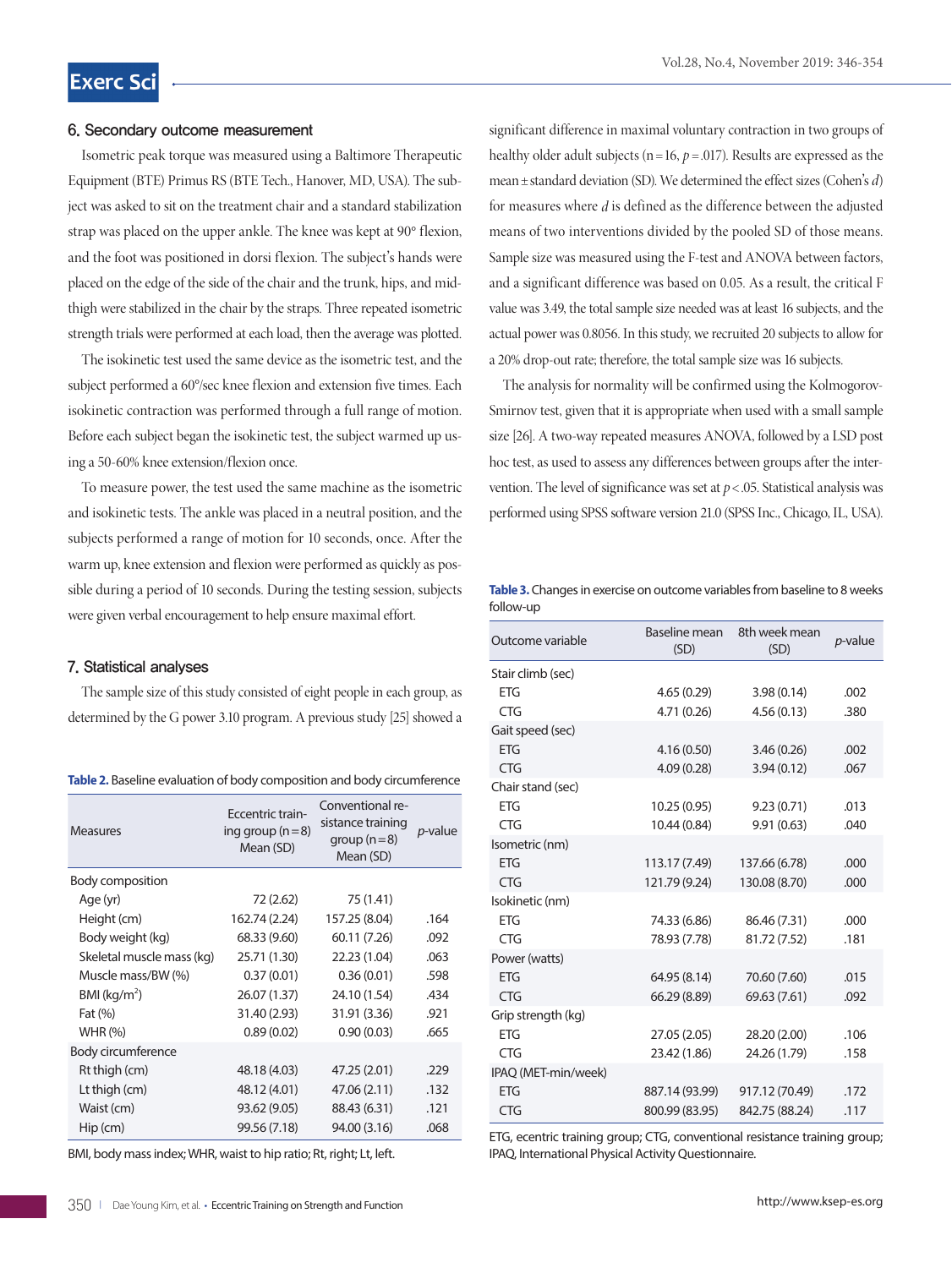### **RESULTS**

#### 1. Baseline evaluation

Statistical analysis was performed with eight subjects in the eccentric exercise group (age,  $72.38 \pm 2.62$  years; weight,  $67.76 \pm 9.12$  kg; height,  $162.66 \pm 2.21$  cm) and eight subjects in the conventional resistance exercise group (age,  $75.0 \pm 1.41$  years; weight,  $59.63 \pm 7.08$  kg; height,  $157.17 \pm 1.5$ 8.39 cm). There were no significant differences in subject characteristics with respect to time, group and the interaction between time and group  $(p>0.05)$  (Table 2). None of the variables related to the IPAQ significantly changed after the interventions (887.14 $\pm$ 93.99 vs. 917.12 $\pm$ 70.49 METmin/week) (*p*>.05) (Table 3).

### 2. Comparison of physical performance

The result of the stair climb test represented a significant improvement in time ( $p < .001$ ), group ( $p < .01$ ) and the interaction between time and group  $(p < .05)$  (4.655  $\pm$  0.298 vs. 3.989  $\pm$  0.149, respectively) (Fig. 4). There were significant changes in gait speed with respect to time  $(p < .001)$ , group ( $p$ <.01) and the interaction between time and group ( $p$ <.05). The gait speed ability in the ETG was significantly decreased compared to the pre-test  $(4.164 \pm 0.059 \text{ vs. } 3.465 \pm 0.266, \text{ respectively, } p < .01)$ . However, there was no significant difference between the pre- and post-tests in the CTG (4.098±0.289 vs. 3.945±0.125, respectively, *p*>.05) (Fig. 4). The effect size for stair climb and gait speed was 0.19 and 0.15, respectively. No



**Fig. 4.** Stair climb and gait speed test resulits before and after two different training programs. ETG, eccentric training group; CTG, conventional resistance training group. # *p*<.05 by using the least significant difference (LSD) test *post hoc* to analyze differences between the ETG and CTG. \*\**p*<.01 by using the LSD test *post hoc* to analyze differences between pre- and posttraining.

significant changes were observed in chair stand with the interaction between time and group  $(p>0.05)$ .

#### 3. Comparison of secondary outcome variables

The results showed an increase in isokinetic strength in both the ETG and CTG (pre-ETG vs. post-ETG, 77.587±6.836 vs. 98.308±4.04, *p*< .01 and pre-CTG vs. post-CTG,  $71.418 \pm 6.071$  vs.  $82.179 \pm 3.677$ ) (Fig. 5). The results showed a significant improvement in the ETG (pre-ETG vs. post-ETG, 66.817±4.083 vs. 78.316±3.988, *p*< .05). In addition, there was a significant difference between the ETG and CTG (78.316±3.988 vs. 64.734 $\pm$ 5.947, respectively,  $p$  < .05) (Fig. 5). The effect size for isokinetic strength and power was 0.63 and 0.13, respectively. No significant changes were observed in isometric knee strength with the interaction between time and group  $(p > .05)$  (Fig. 5).

### **DISCUSSION**

This is the randomized controlled investigation of the effect of lower extremity exercise training in healthy older adults. We found that the results of the present study characterized that motorized eccentric training yielded benefits concerning stair climbing, gait speed, and chair stand in the physical function of the primary outcome, in addition to isometric and isokinetic muscle strength of the secondary outcome in this population of older adults.



**Fig. 5.** Isometric strength, isokinetic strength (60°/sec) and power before and after two different training programs. ETG, eccentric training group; CTG, conventional resistance training group. # *p*<.05 by using the LSD test *post hoc* to analyze the differences between the ETG and CTG. \*\**p*<.01, \**p*<.05 by using the LSD test *post hoc* to analyze differences between preand post-training.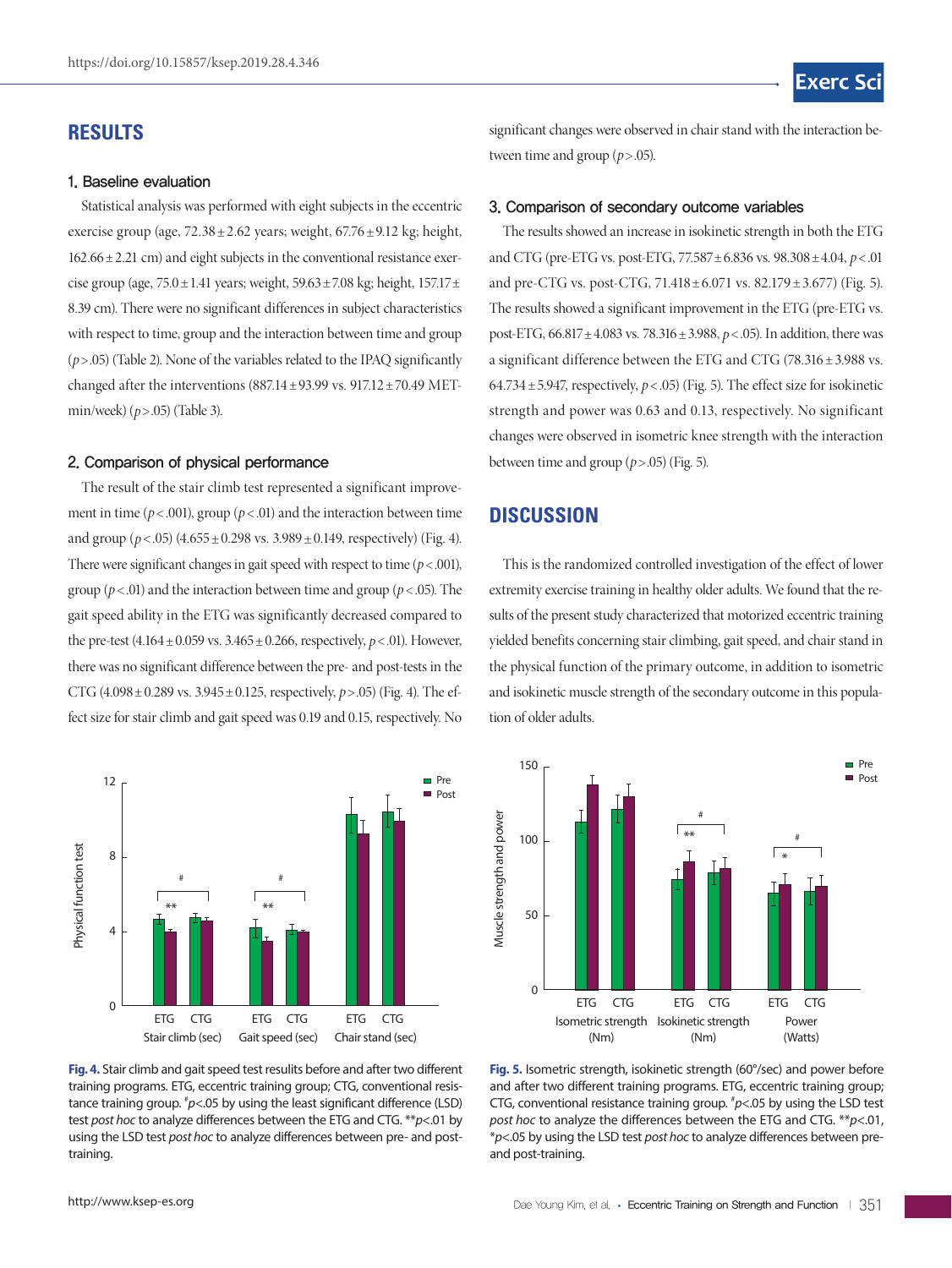## **Exerc Sc**

A recent previous study [20,27-30] showed that an eccentric exercise was conducted and it was applied to the exercise by applying eccentric movement to existing concentric. However, the result of these studies were very controversial. Gault et al. [27] Chen et al. [28], and Symons et al. [29] reported several positive effects such as functional capacity and knee strength of eccentric exercise interventions in older adults. But, a study that compared conventional resistance training with eccentric found that they were not effective for improving knee strength and functional capacity [20,30]. The point of above study was allowed to concentric movement when doing the eccentric motion in the leg. Therefore, we utilized a specialized device using motorization, and applied it to elderly people over 65 years old. Also, we have conducted test to make more accurate eccentric studies in older adults.

In this study, we observed improvements in functional performance tests and knee extension muscular strength in both groups after eight weeks of training. Studies have shown a rapid increase in maximum strength after eight weeks of motorized eccentric training [20,31,32]. In this study, we did not investigate how much time is required for muscle adaptation with eccentric or conventional resistance training; however, our findings suggest that eight weeks should be adequate with both types of exercise to significantly impact strength and functional capacity in elderly subjects [33].

In this study, no significant difference was found between the ETG and CTG regarding isometric knee strength. However, in the ETG, a significant increase in isokinetic knee extension following the exercise period. Additionally, there was significant difference in isotonic knee power in the ETG after the exercise period. These results suggest that both types of exercise can increase muscular strength, but eccentric exercise is better effective in older adults [14].

The functional tests used in this study are closely related to the stair climbing, gait speed, and chair stand tests [20]. A number of tasks have a high risk of fall in elderly people; therefore, functional capacity seems to be more important than strength in this population. The majority of exercises to reduce the risk of fall, such as stair descent, are performed eccentrically [5]. Thus, the assessment of eccentric tasks should be the primary focus when evaluating the potential benefits of an eccentric exercise program [20].

The strength and functionality values found in this study resemble those found in previous studies on knee extensions [34], leg presses [35], and chair stand tests [36,37]. Furthermore, in our study, participants in the motorized eccentric training group completed the stair climbing test in a shorter time than did participants in the conventional resistance exercise

group [35-37]. Previous studies have shown that gains in muscular strength and mass in healthy adults aged 18 to 65 years are higher in an exclusively eccentric exercise program compared with an exclusively concentric exercise program [38]. However, Symons' study showed that the eccentric exercise group did not demonstrate superior gains in voluntary strength compared with the isometric and concentric groups [29]. In addition, Dias et al. [20] only observed significant improvement during the first 6 of 12 weeks in 1RM knee extension strength and functional tests [39].

It is important to mention that we matched the progression of exercise intensity between groups using the results of the pre-strength test, which was the announced pre-strength test from the motorized eccentric device (BTETM Inc.), and 50% of eccentric peak torque is set by the device program through a pre-training test mode during the baseline evaluation. In addition, from the pre-strength test using the motorized eccentric device (BTETM Inc.), we set the exercise target zone at 50% of full strength for each person. Likewise, for subjects in the conventional resistance training group, we measured their estimated 1RM by an EN-Dynamic Seated Leg Press.

Despite these limitations, our results provide a preliminary indication that a motorized eccentric exercise program may be effective at improving physical function and muscle strength, and conventional resistance training can also improve some aspects of physical function and strength in healthy older adults. Motorized eccentric training was more beneficial for physical function and muscle strength compared to conventional resistance training. However, some other variables, such as the isotonic power or body circumference, were not more improved in the ETG that those in the CTG. These findings may be different in a trial with a larger sample size.

Further research is needed to determine whether longer periods of training (more than 8 weeks) or if having more groups could demonstrate differences between motorized eccentric and conventional training more clearly.

The present study has some limitations that should be noted. First, the physical conditions or personal physical fitness levels of study participants may differ, which can affect the outcome. Second, the results of this study may not be generalizable due to small sample size used. Therefore, a study using a larger sample is required. Third, the two types of exercise intervention may differ in terms of intensity and volume, although we attempted to match them as much as possible with regard to the frequency and duration of intervention. Despite the study limitations, there is a novelty that we could suggest with this study. 1) Although most of the previous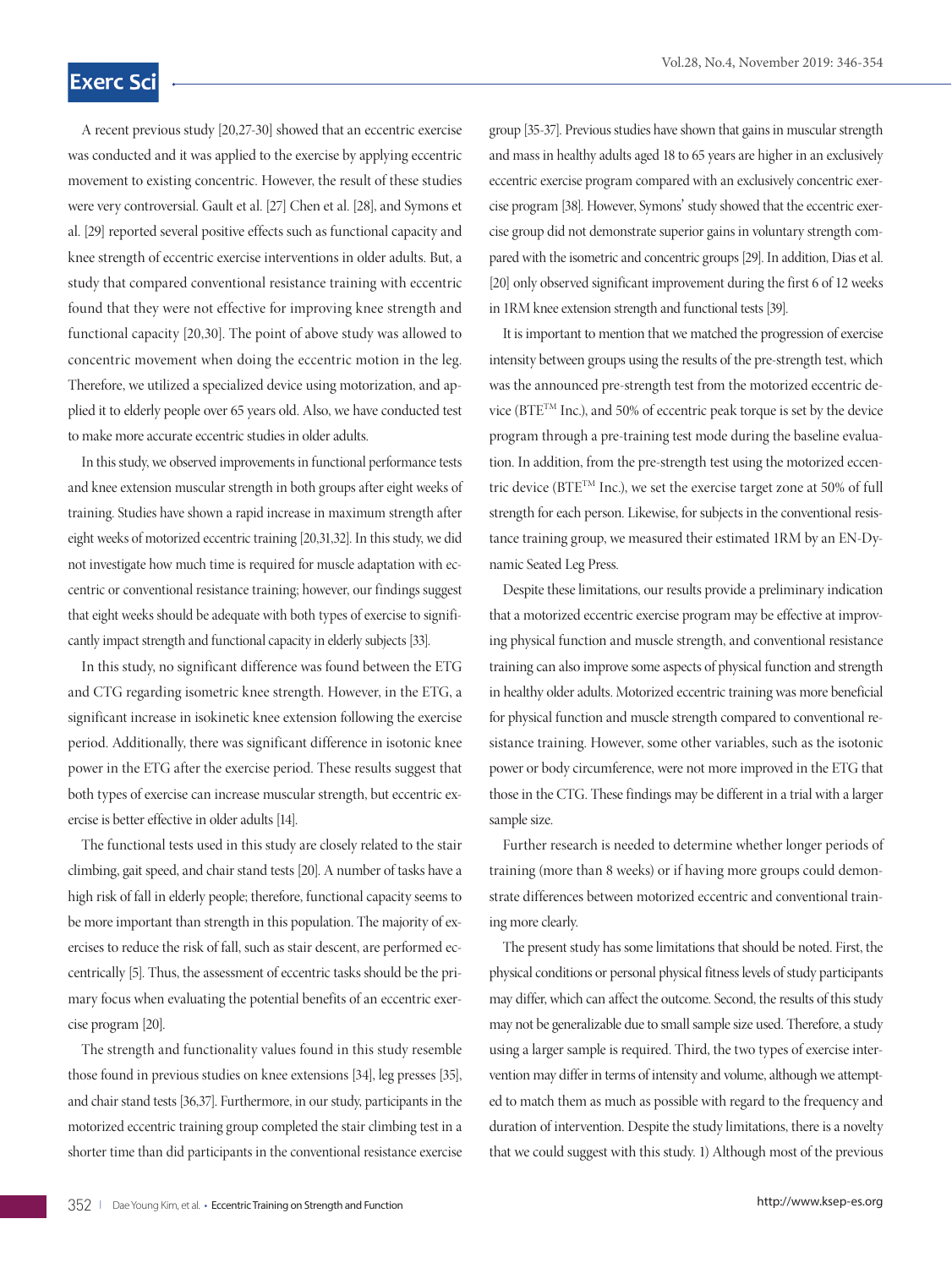studies included concentric motion during eccentric training, our study has been done based on a specialized device using motorized eccentric motion, which means that the instructor led the participants to concentrate solely on eccentric movement during their intervention period. 2) In addition, while the previous studies mostly focused on muscle strength, but our study could highlight the change of muscle power variables such as stair climbing test and gait speed, and chair stand test following eccentric training.

### **CONCLUSION**

The unique findings of this study are that motorized lower limb eccentric training is feasible, and is effective as a form of training modality. Over an 8-week intervention period, eccentric training resulted in better outcomes (isokinetic and isometric muscle strength, gait speed, stair climb, chair stand) by contrast with conventional resistance training for older adults. Lastly, motorized eccentric training is a potentially beneficial training modality that can be applied to older adults for the sake of functional ability and muscle strength.

### **ACKNOWLEDGEMENT**

This research was supported by Basic Science Research Program through National Research Foundation of Korea (NRF) funded by the Ministry of Education (NRF-2016R1D1A1B03935518) and Seoul National University Bundang Hospital Fund (SNUBH-04-2011-005).

# **CONFLICT OF INTEREST**

No potential conflict of interest relevant to this article was reported.

### **REFERENCES**

- 1. Trombetti A, Reid KF, Hars M, Herrmann FR, Pasha E, et al. Age-associated declines in muscle mass, strength, power, and physical performance: impact on fear of falling and quality of life. Osteoporos Int. 2016;27(2):463-71.
- 2. Doherty TJ. Invited review: Aging and sarcopenia. J Appl Physiol (1985). 2003;95(4):1717-27.
- 3. Frontera WR, Reid KF, Phillips EM, Krivickas LS, Hughes VA, et al. Muscle fiber size and function in elderly humans: a longitudinal study.
- 4. Krivickas LS, Fielding RA, Murray A, Callahan D, Johansson A, et al. Sex differences in single muscle fiber power in older adults. Med Sci Sports Exerc. 2006;38(1):57-63.
- 5. Lim JY. Therapeutic potential of eccentric exercises for age-related muscle atrophy. Integr Med Res. 2016;5(3):176-81.
- 6. Shafiee G, Keshtkar A, Soltani A, Ahadi Z, Larijani B, et al. Prevalence of sarcopenia in the world: a systematic review and meta- analysis of general population studies. J Diabetes Metab Disord. 2017;16:21.
- 7. Yoshiko A, Tomita A, Ando R, Oqawa M, Kondo S, et al. Effects of 10-week walking and walking with home-based resistance training on muscle quality, muscle size, and physical functional tests in healthy older individuals. Eur Rev Aging Phys Act. 2018;15:13.
- 8. Mangione KK, Miller AH, Naughton IV. Cochrane review: Improving physical function and performance with progressive resistance strength training in older adults. Phys Ther. 2010;90(12):1711-5.
- 9. Alcazar J, Losa-Reyna J, Rodriquez-Lopez C, Alfaro-Acha A, Rodriquez-Manas L, et al. The sit-to-stand muscle power test: An easy, inexpensive and portable procedure to assess muscle power in older people. Exp Gerontol. 2018;112:38-43.
- 10. Abdel-Aziem AA, Soliman ES, Abdelraouf OR. Isokinetic peak torque and flexibility changes of the hamstring muscles after eccentric training: Trained versus untrained subjects. Acta Orthop Traumatol Turc. 2018;52(4):308-14.
- 11. Abderrahman AB, Rhibi F, Ouerghi N, Hackney AC, Saeidi A, et al. Effects of recovery mode during high intensity interval training on glucoregulatory hormones and glucose metabolism in response to maximal exercise. J Athl Enhanc. 2018;7(3).
- 12. Taylor JA, Picard G, Porter A, Morse LR, Pronovost MF, et al. Hybrid functional electrical stimulation exercise training alters the relationship between spinal cord injury level and aerobic capacity. Arch Phys Med Rehabil. 2014;95(11):2172-9.
- 13. Kalyani RR, Corriere M, Ferrucci L. Age-related and disease-related muscle loss: the effect of diabetes, obesity, and other diseases. Lancet Diabetes Endocrinol. 2014;2(10):819-29.
- 14. Roig M, Macintyre DL, Eng JJ, Narici MV, Maganaris CN, et al. Preservation of eccentric strength in older adults: Evidence, mechanisms and implications for training and rehabilitation. Exp Gerontol. 2010; 45(6):400-9.
- 15. Enoka RM. Eccentric contractions require unique activation strategies by the nervous system. J Appl Physiol (1985). 1996;81(6):2339-46.